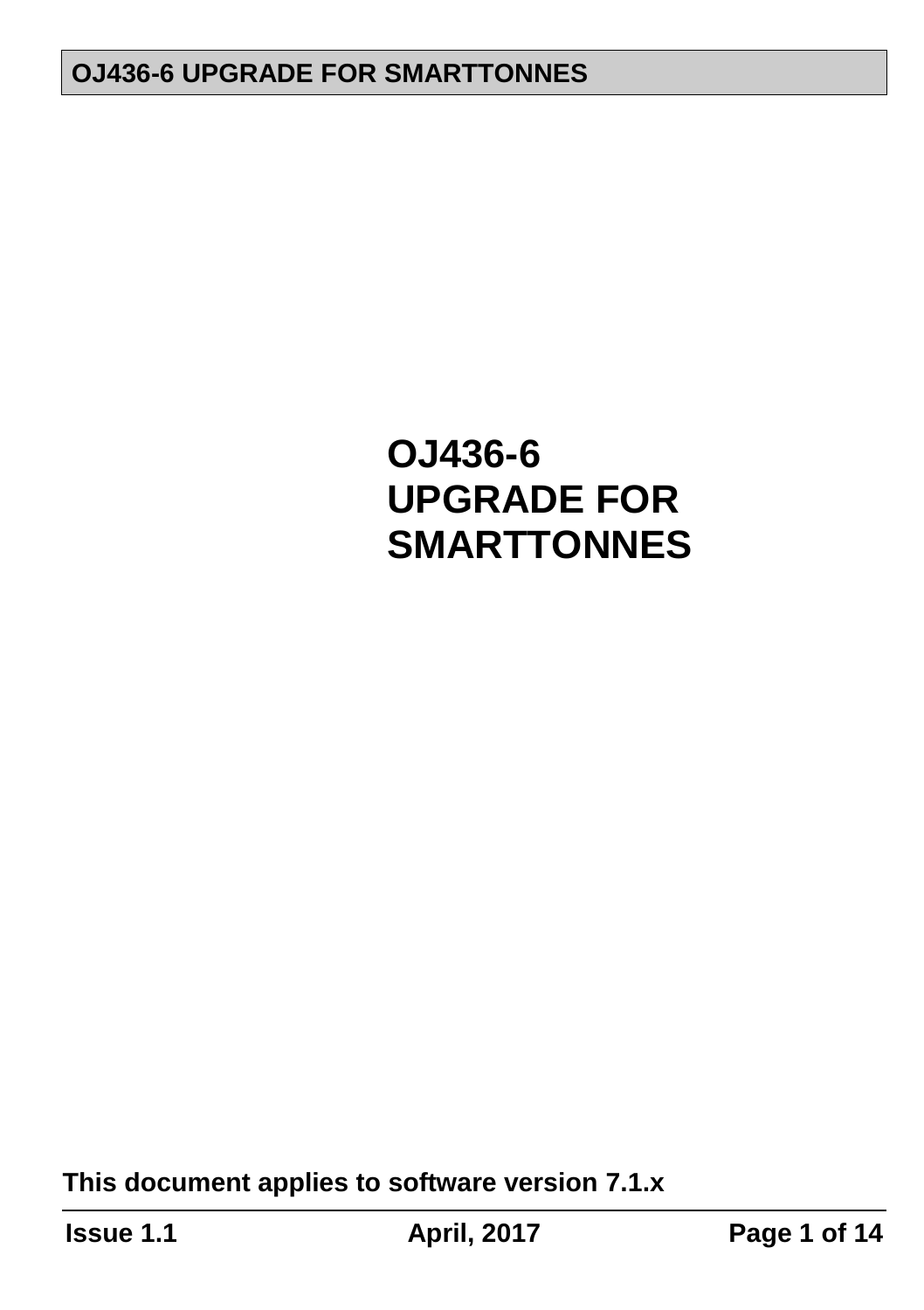#### **CONTENTS**

| 1                       |  |
|-------------------------|--|
| 1.1                     |  |
|                         |  |
| $2^{\circ}$             |  |
| 2.1                     |  |
| 2.1.1                   |  |
| 2.1.2                   |  |
| 2.2                     |  |
| 2.3                     |  |
|                         |  |
| $\mathbf{3}$            |  |
| 3.1                     |  |
| 3.2                     |  |
|                         |  |
| $\overline{\mathbf{4}}$ |  |
| 4.1                     |  |
| 4.2                     |  |
|                         |  |
| 5                       |  |
|                         |  |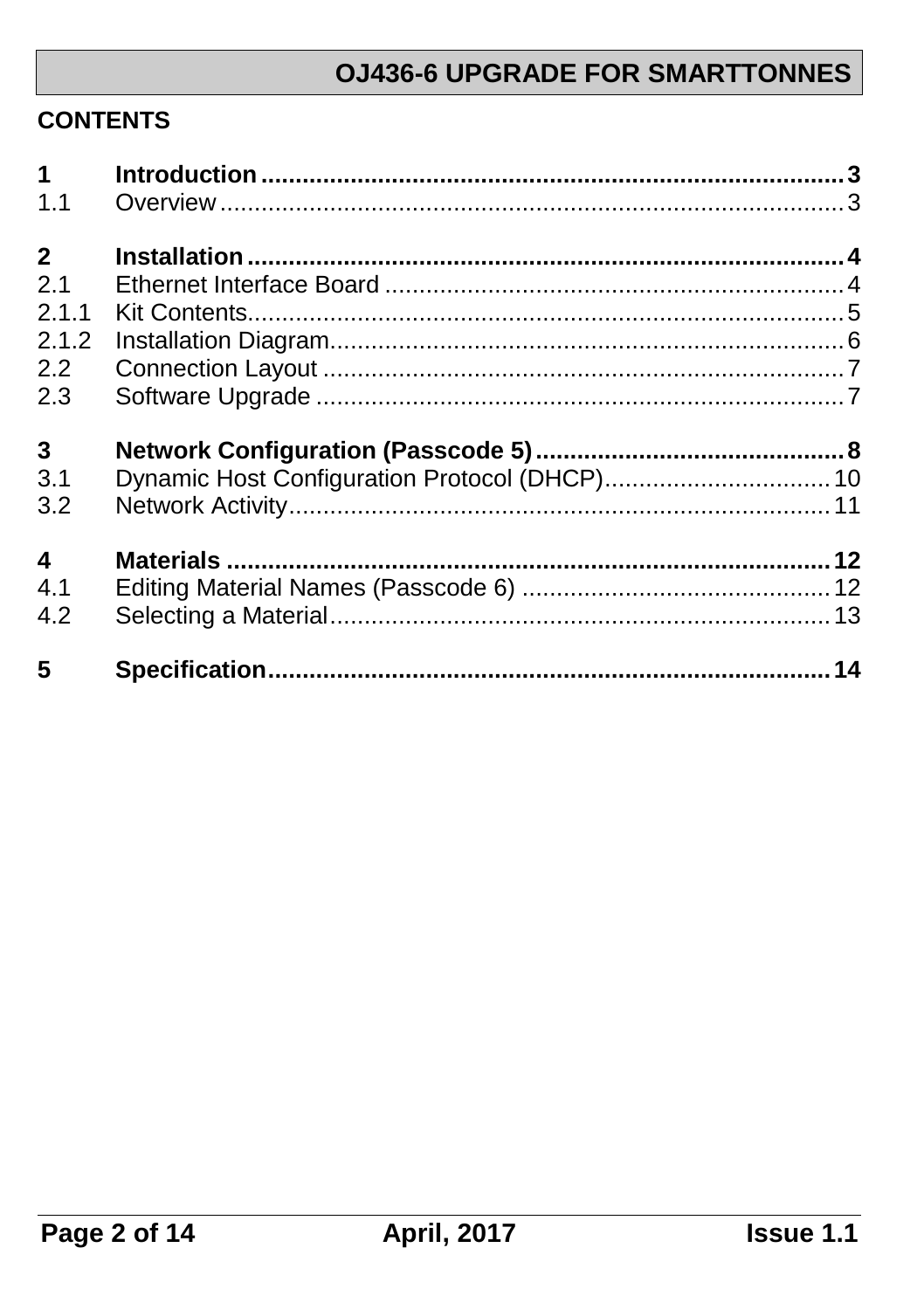## <span id="page-2-0"></span>**1 Introduction**

#### <span id="page-2-1"></span>**1.1 Overview**

The upgrade kit for the OJ436-6 Belt Weigher Indicator includes an Ethernet interface board and a software upgrade to support the connection to the smartTONNES server.

It is supplied in kit form to be fitted to an existing indicator.

The Ethernet interface provides the facility to connect the OJ436-6 to an Ethernet network for communication with the smartTONNES server for logging of status and production totals.

The new software also allows material names to be entered. The currently selected material is then sent to the smartTONNES server to be logged with the production data.

This manual provides details of how to install the interface board, configure the network settings and select a material name.

For further information relating to the general operation of the indicator refer to the OJ436-6 Belt Weigher Indicator user manual.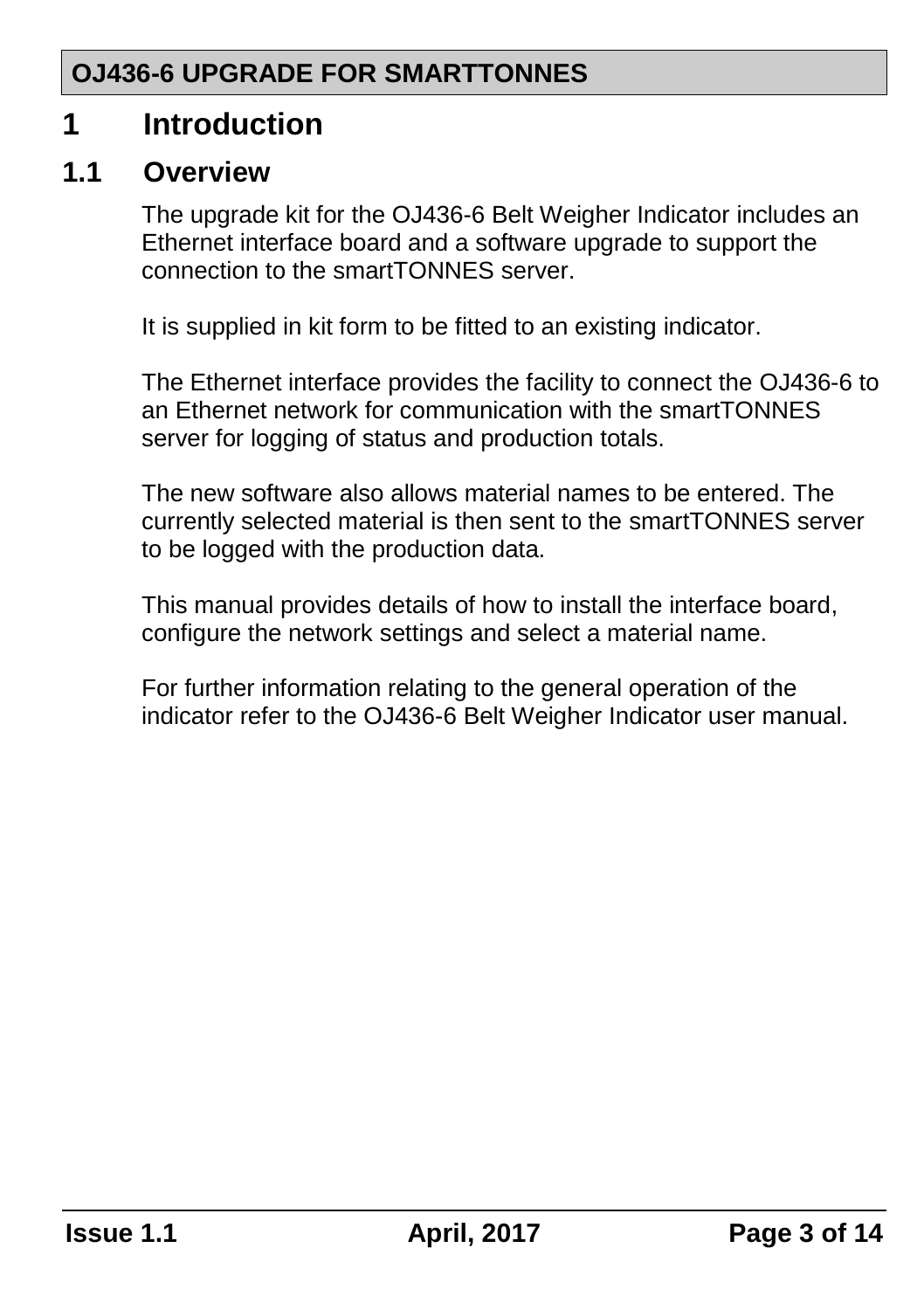## <span id="page-3-0"></span>**2 Installation**

#### <span id="page-3-1"></span>**2.1 Ethernet Interface Board**

#### **Note: Anti-static precautions should be taken when handling the circuit boards.**

- 1. Power off.
- 2. Unplug all rear connectors.
- 3. Remove the 4 x 6mm screws located in the corners of the rear panel and then remove the rear panel.
- 4. Note the slots in which the main circuit board is located (ready for refitting). Grip one of the green connectors and slide out the main board together with the additional interface board.
- 5. Remove the interface board from the main microprocessor board by removing the screws, nuts and spacers holding the two boards together.

#### **Refer to the installation diagram on page [6](#page-5-0) in conjunction with instructions 6 – 10.**

- 6. Fit an M3x15mm spacer to the main board to the hole near the power connector and secure using an M3x10mm spacer.
- 7. Fit an M3x15mm spacer to the main board to the hole near the interface connector CON3 and secure using an M3x6mm screw and shakeproof washer.
- 8. Re-fit the interface board using the spacers, screws and nyloc nuts retained from earlier. For the fixing point nearest the power connector, secure using an M3x6mm screw and shakeproof washer.
- 9. Carefully align the D440E Ethernet interface board connector CON2 with connector CON3 on the indicators main board and gently push down to seat the interface board in the main board connector.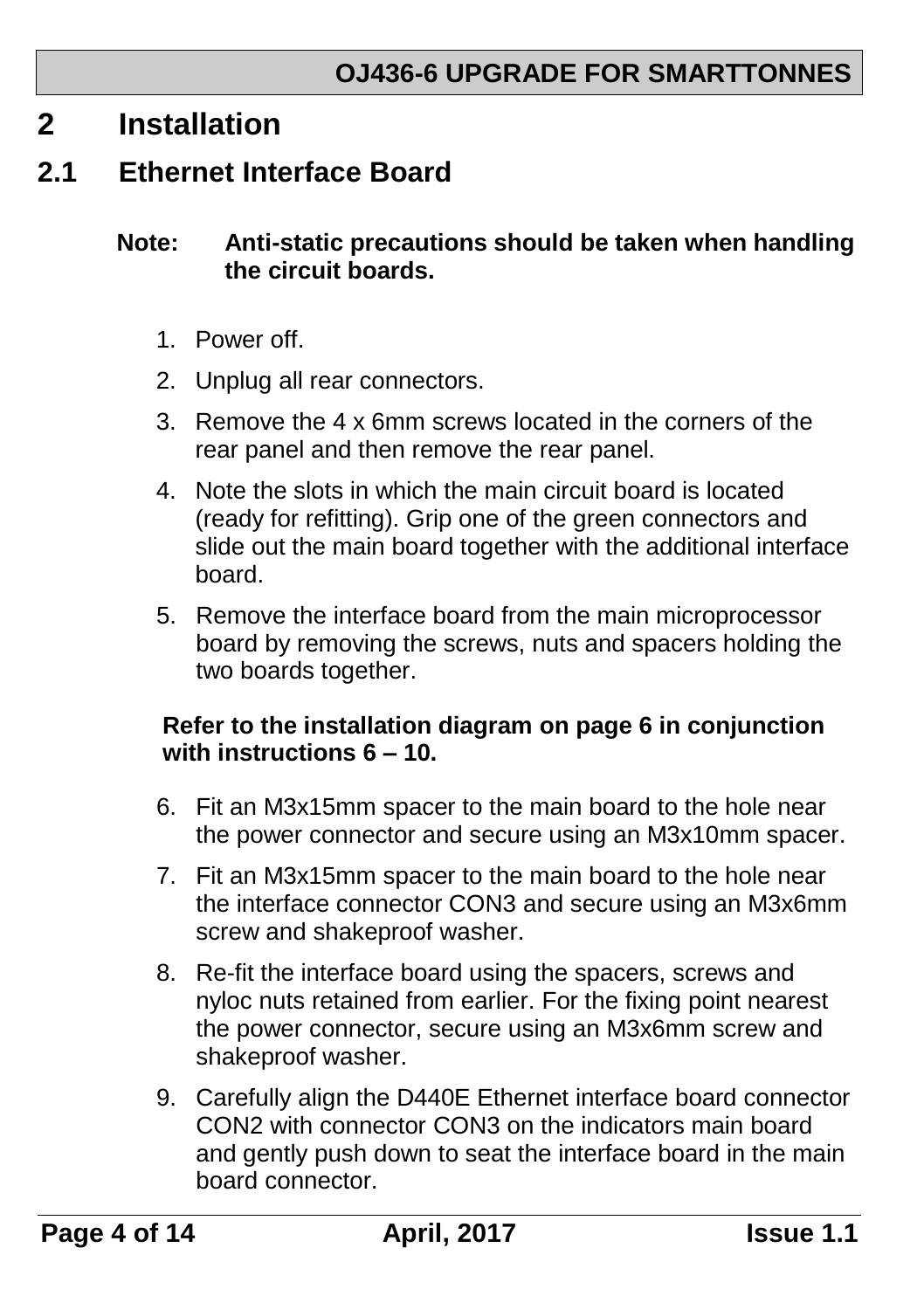- 10. Use the M3 nyloc nuts provided in the kit to secure the interface board to the threaded spacers on the indicators main board.
- 11. Refit the circuit boards into the correct slots previously noted and gently push them in until the connector on the leading edge locates with its mate on the front circuit board. Push fully home only when this connector is aligned.
- 12. Fit the replacement rear panel provided in the kit using the original screws.
- 13. Refit all rear connectors.

#### <span id="page-4-0"></span>**2.1.1 Kit Contents**

The supplied kit contains the following items.

- D440E Ethernet interface board
- 2 x M3 nyloc nuts
- 2 x M3x6mm screw
- 2 x M3 shakeproof washer
- 1 x M3x10mm threaded spacer
- 2 x M3x15mm spacers
- Replacement rear panel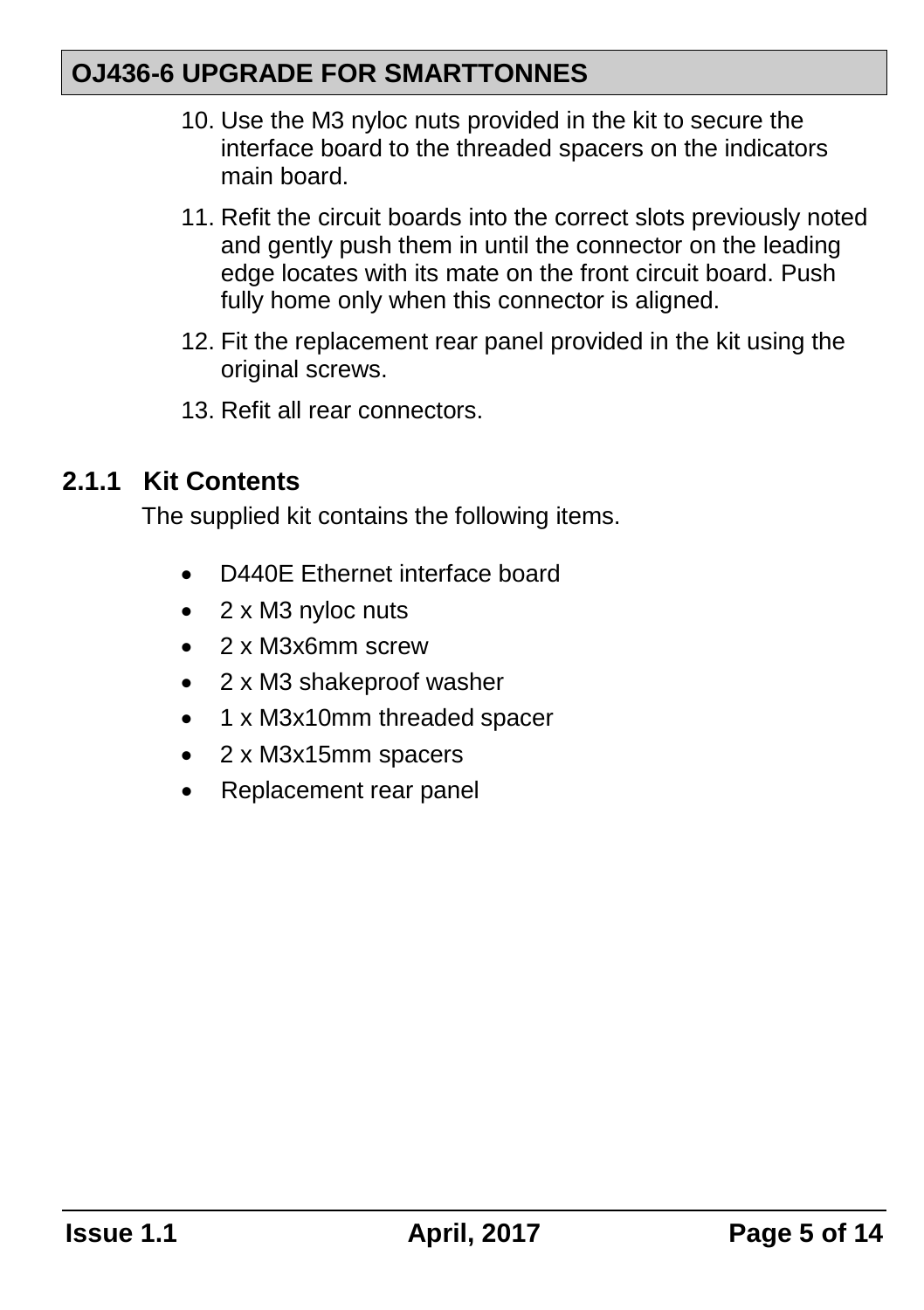#### <span id="page-5-0"></span>**2.1.2 Installation Diagram**



*D440E Ethernet Interface Board Installation*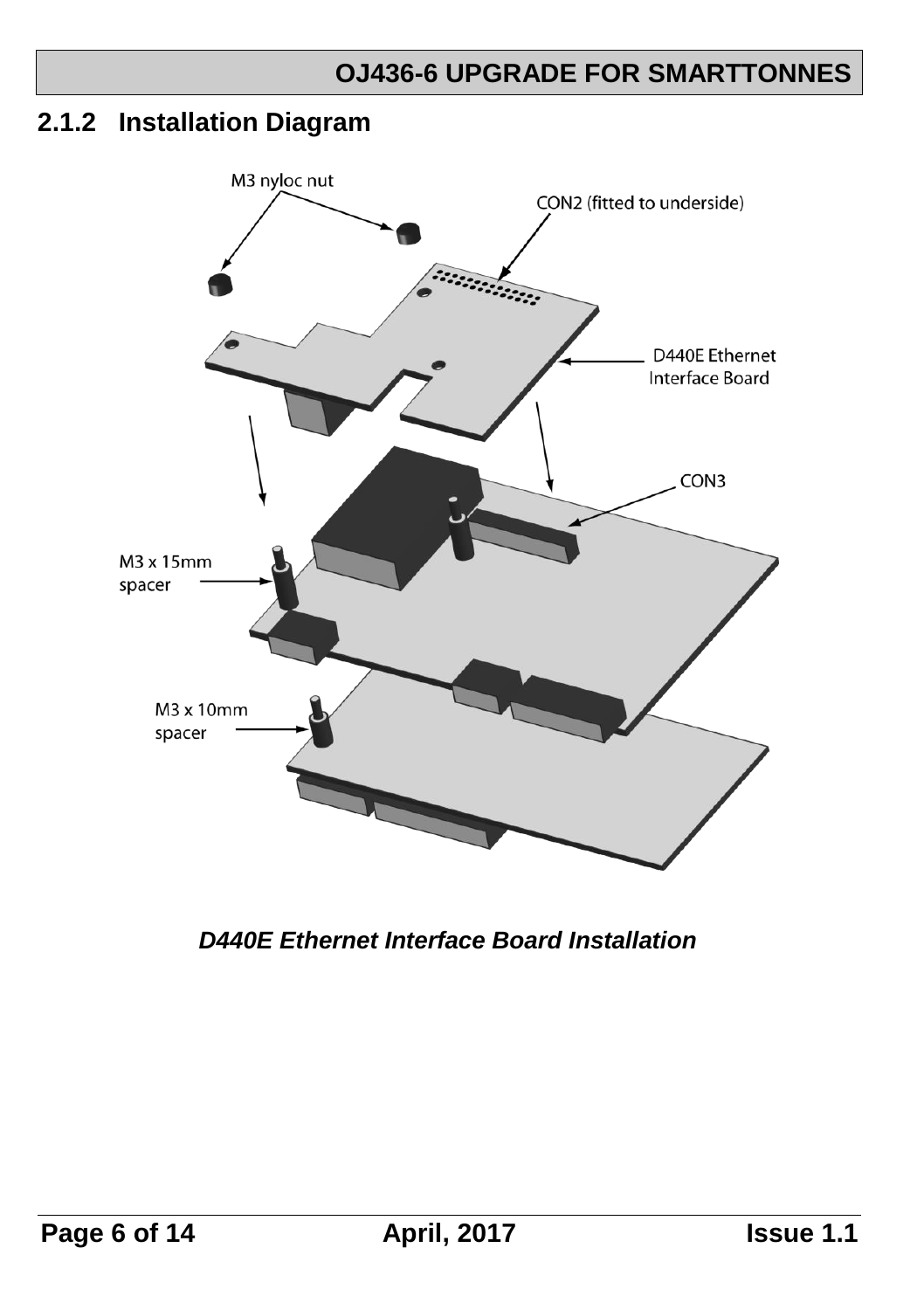#### <span id="page-6-0"></span>**2.2 Connection Layout**

An RJ45 socket on the rear of the unit provides the Ethernet network connection, as shown below.



## <span id="page-6-1"></span>**2.3 Software Upgrade**

Refer to the "Firmware Update" section of the OJ436-6 user manual for details on how to upgrade the software.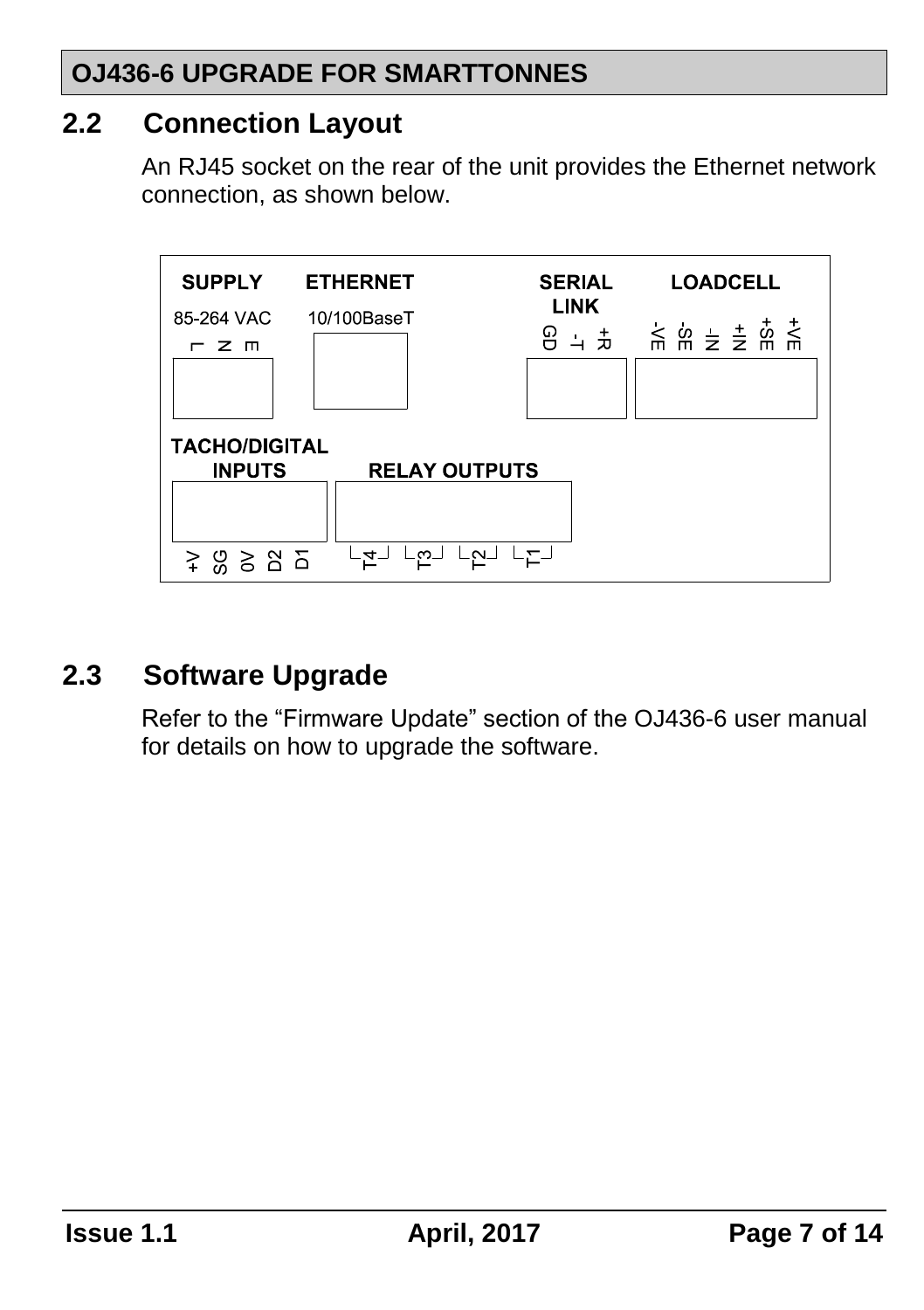## <span id="page-7-0"></span>**3 Network Configuration (Passcode 5)**

Once the Ethernet interface has been installed and the software upgraded, the network configuration should be performed as detailed below.

The network configuration settings are accessed by default in passcode protected area 5.

| Parameter    | Range                 | Definition                                                                                                                                                                                                                                                                                                                                      | Factory<br><b>Setting</b> |
|--------------|-----------------------|-------------------------------------------------------------------------------------------------------------------------------------------------------------------------------------------------------------------------------------------------------------------------------------------------------------------------------------------------|---------------------------|
| <b>HOUR</b>  | $0 - 23$              | <b>Hours</b>                                                                                                                                                                                                                                                                                                                                    |                           |
| <b>MIN</b>   | $0 - 59$              | <b>Minutes</b>                                                                                                                                                                                                                                                                                                                                  |                           |
| <b>SEC</b>   | $0 - 59$              | <b>Seconds</b>                                                                                                                                                                                                                                                                                                                                  |                           |
| <b>DAY</b>   | $1 - 7$               | Day Of Week                                                                                                                                                                                                                                                                                                                                     |                           |
| <b>DATE</b>  | $1 - 31$              | Day Of Month                                                                                                                                                                                                                                                                                                                                    |                           |
| <b>MONTH</b> | $1 - 12$              | <b>Month</b>                                                                                                                                                                                                                                                                                                                                    |                           |
| <b>YR</b>    | 2000-2099             | Year                                                                                                                                                                                                                                                                                                                                            |                           |
| <b>NET</b>   | NONE /<br><b>ENET</b> | <b>Network Interface</b><br>This should be set to <b>ENET</b> to match<br>the installed network interface option.<br>Note that before displaying the<br>following parameter (DHCP), there may<br>be a slight delay while the IP network<br>configuration parameters are obtained.<br>During this time, "LOADING" will<br>appear on the display. | <b>ENET</b>               |
| <b>DHCP</b>  | NO / YES              | <b>Use DHCP</b><br>Determines whether the OJ436-6<br>requests the network settings below<br>from a DHCP server i.e. Use $DHCP =$<br>Yes, or uses the settings configured by<br>the user i.e. Use $DHCP = No$ . See<br>section 3.1 for further details.                                                                                          | <b>YES</b>                |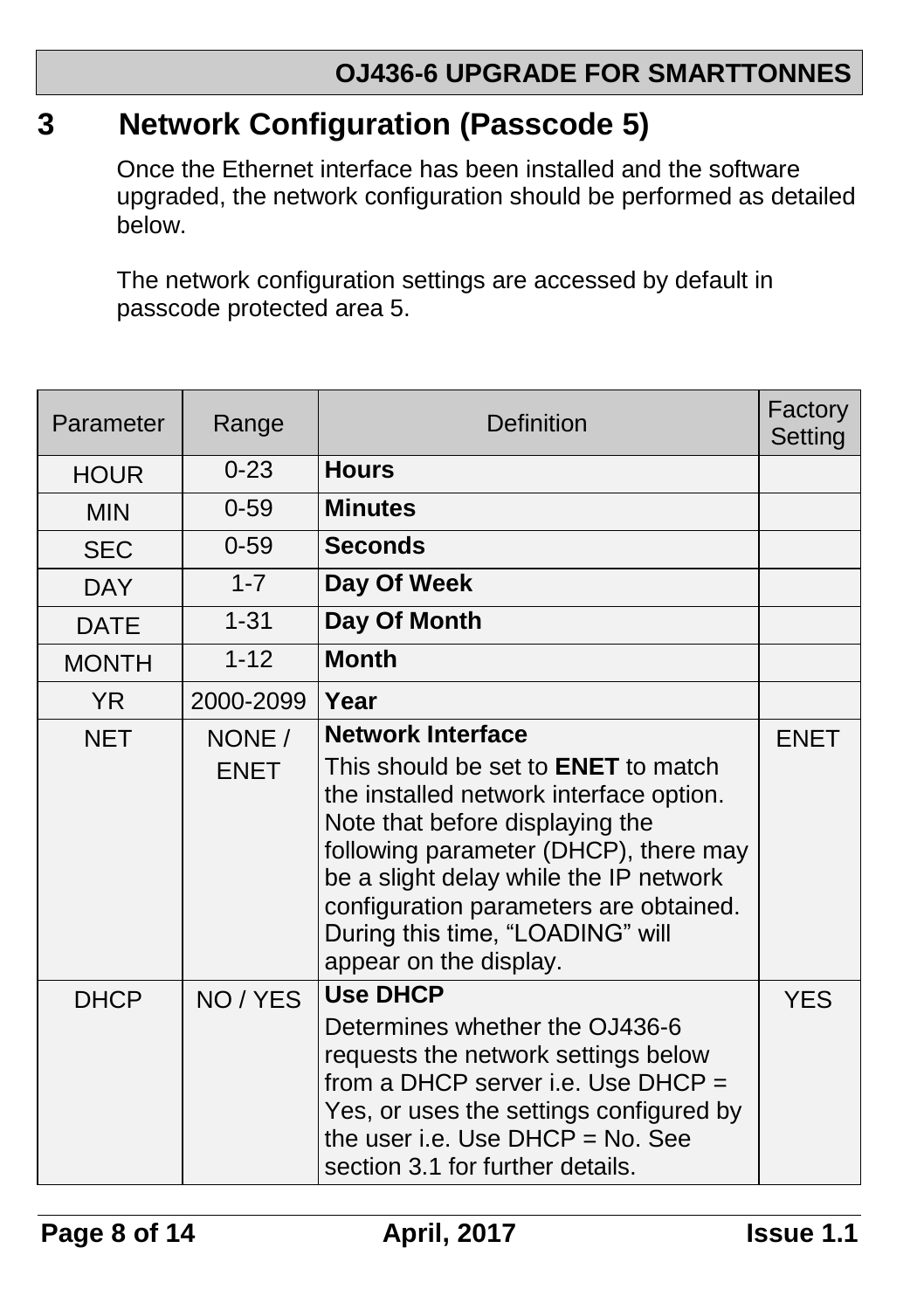| Parameter       | Range     | <b>Definition</b>                                                                                                                                                                                                       | Factory<br>Setting |
|-----------------|-----------|-------------------------------------------------------------------------------------------------------------------------------------------------------------------------------------------------------------------------|--------------------|
| IP <sub>1</sub> | $0 - 255$ | <b>IP Address</b>                                                                                                                                                                                                       | 192                |
| IP <sub>2</sub> | $0 - 255$ | The IP address of the OJ436-6 on the                                                                                                                                                                                    | 168                |
| IP <sub>3</sub> | $0 - 255$ | local Ethernet network, shown as<br>octets 1 to 4. If Use $DHCP = Yes$ this                                                                                                                                             | 127                |
| IP4             | $0 - 255$ | will be the IP address assigned by the<br>DHCP server. If Use $DHCP = No$ this<br>will be the static IP address configured<br>by the user.                                                                              | 254                |
| SM <sub>1</sub> | $0 - 255$ | <b>Subnet Mask</b>                                                                                                                                                                                                      | 255                |
| SM <sub>2</sub> | $0 - 255$ | The local Ethernet network Subnet<br>Mask, shown as octets 1 to 4. If Use                                                                                                                                               | 255                |
| SM <sub>3</sub> | $0 - 255$ | $DHCP = Yes$ this will be the Subnet                                                                                                                                                                                    | 255                |
| SM4             | $0 - 255$ | Mask assigned by the DHCP server.                                                                                                                                                                                       | $\Omega$           |
| GW1             | $0 - 255$ | <b>Gateway</b>                                                                                                                                                                                                          | 255                |
| GW <sub>2</sub> | $0 - 255$ | The local Ethernet network Gateway,<br>shown as octets 1 to 4. If Use $DHCP =$                                                                                                                                          | 255                |
| GW <sub>3</sub> | $0 - 255$ | Yes this will be the Gateway assigned                                                                                                                                                                                   | 255                |
| GW4             | $0 - 255$ | by the DHCP server.                                                                                                                                                                                                     | 255                |
| SI1             | $0 - 255$ | <b>Server IP Address</b>                                                                                                                                                                                                | 95                 |
| SI <sub>2</sub> | $0 - 255$ | The server IP address for the                                                                                                                                                                                           | 215                |
| S <sub>13</sub> | $0 - 255$ | smartTONNES server, shown as octets<br>1 to 4.                                                                                                                                                                          | 226                |
| SI4             | $0 - 255$ |                                                                                                                                                                                                                         | 179                |
| <b>CSP</b>      | 0-65535   | <b>Server Port</b>                                                                                                                                                                                                      | 6211               |
|                 |           | The server port number for the<br>smartTONNES server.                                                                                                                                                                   |                    |
| <b>CLRLOG</b>   | $0 - 1$   | <b>Clear Logged Data</b><br>Setting this to '1' will clear all logged<br>and buffered data which is waiting to<br>be sent to the smartTONNES server.<br>Once the data has been cleared, the 1<br>will change back to 0. |                    |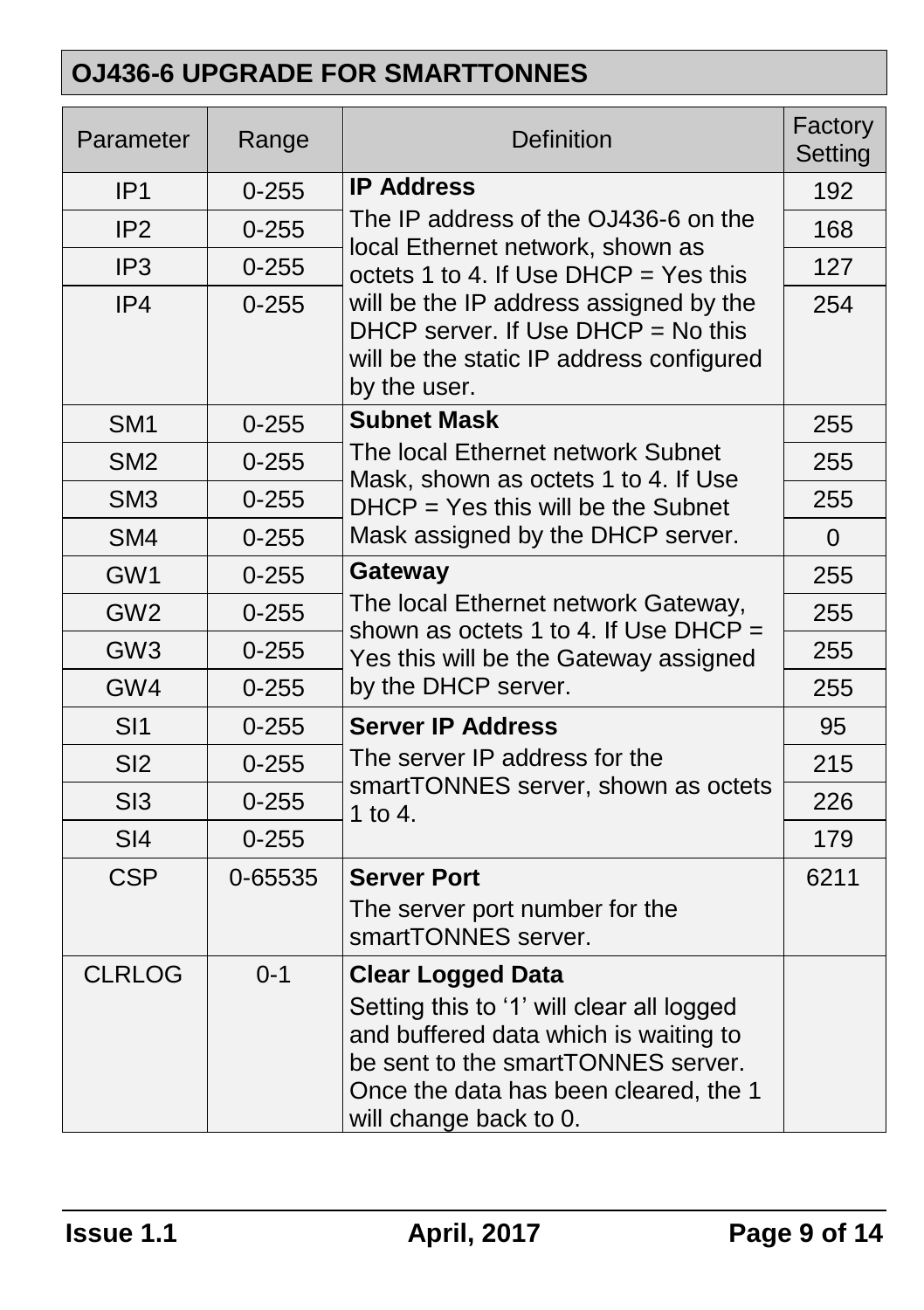| Parameter   | Range | <b>Definition</b>                                                                                                                                                                      | Factory<br>Setting |
|-------------|-------|----------------------------------------------------------------------------------------------------------------------------------------------------------------------------------------|--------------------|
| <b>PSET</b> | 0-999 | <b>Passcode Set</b><br>This determines the passcode for<br>access to the network configuration.                                                                                        | 5                  |
| <b>EXIT</b> |       | <b>Exit</b><br>This allows the user to exit the<br>configuration and return to normal<br>display mode upon operation of<br>ENTER, otherwise SELECT will cycle<br>around to HOUR again. |                    |

## <span id="page-9-0"></span>**3.1 Dynamic Host Configuration Protocol (DHCP)**

If DHCP is enabled, by setting the DHCP parameter to Yes, the OJ436-6 will request the IP Address, Subnet Mask and Gateway from the DHCP server.

Therefore, the IP Address could change each time it is assigned by the DHCP server.

The values assigned by the DHCP server will be displayed within the network configuration parameters.

If the OJ436-6 is unable to communicate with the DHCP server the following default values will be displayed within the network configuration parameters.

| <b>IP Address</b> | : 192.168.127.254 |
|-------------------|-------------------|
| Subnet Mask       | : 255.255.255.0   |
| Gateway           | : 255.255.255.255 |

If DHCP is disabled, by setting the DHCP parameter to No, the IP Address, Subnet Mask and Gateway should be configured manually through the network configuration parameters.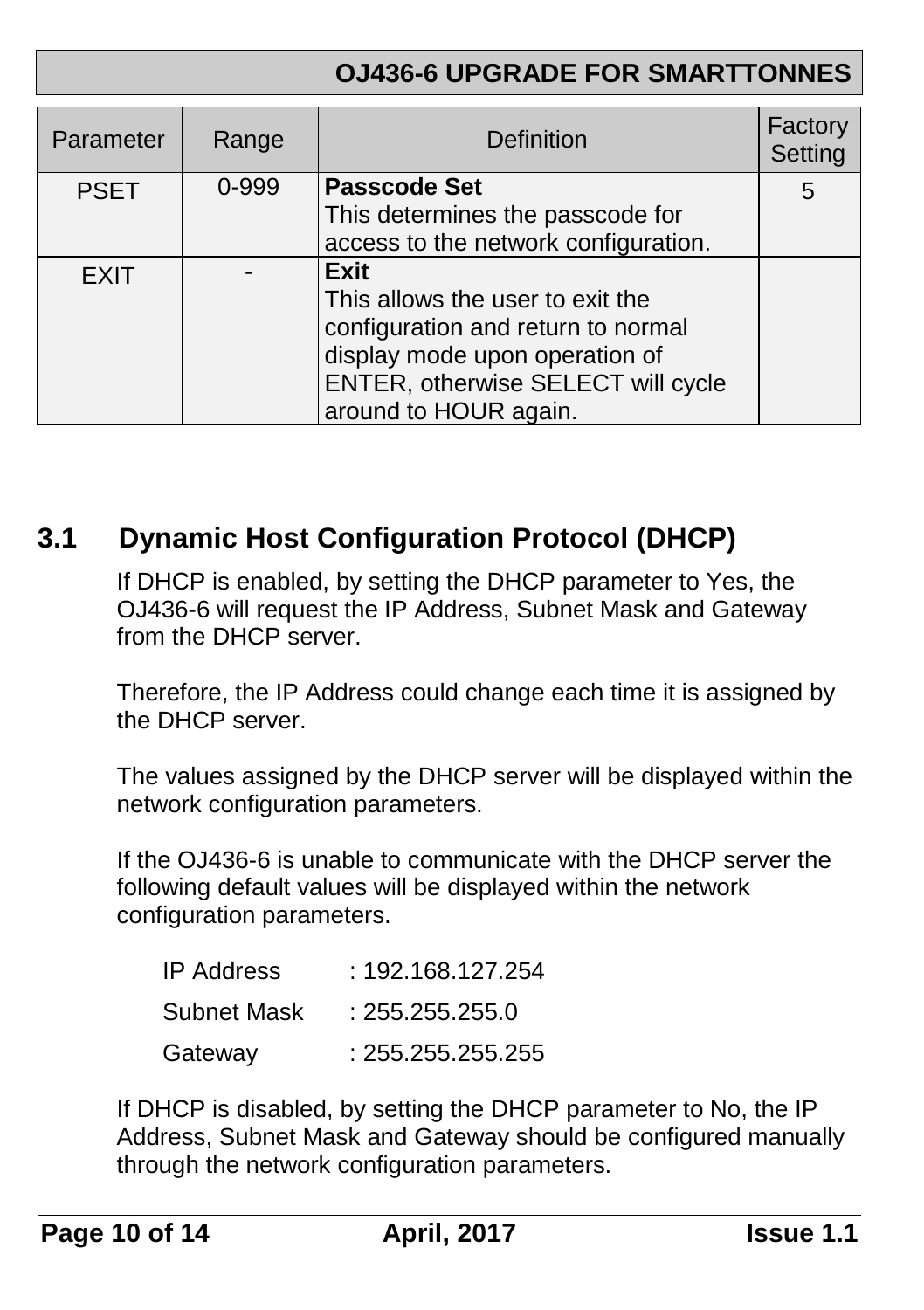#### <span id="page-10-0"></span>**3.2 Network Activity**

When viewed from the rear of the enclosure, the function of the Ethernet connector LEDs are as shown below.



The LEDs will light steady when a link is established and will flicker to show activity.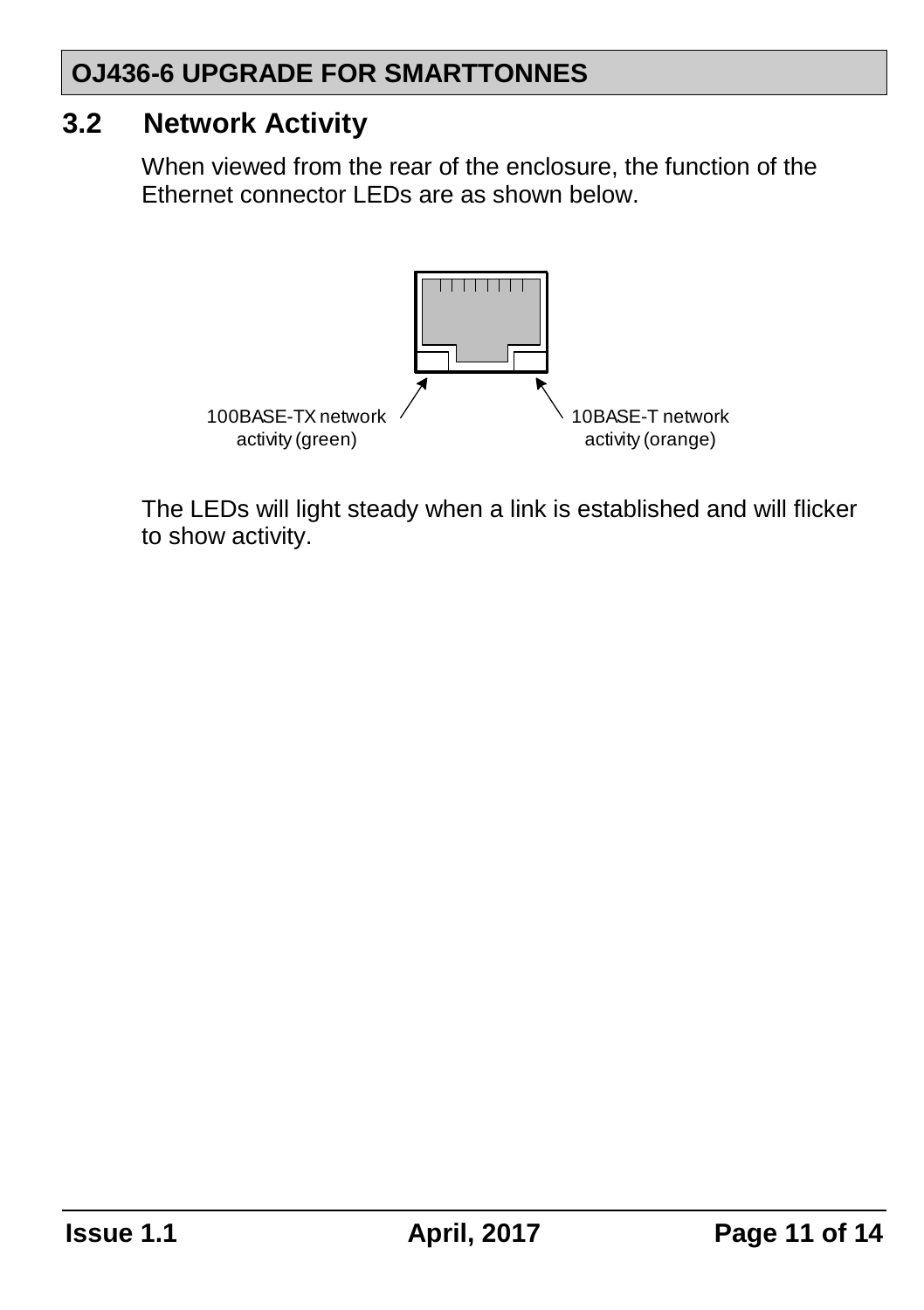## <span id="page-11-0"></span>**4 Materials**

## <span id="page-11-1"></span>**4.1 Editing Material Names (Passcode 6)**

Up to 12 material names can be entered in the OJ436-6, each with a maximum of 8 characters.

The following configuration data is passcode protected. To gain access to this data a valid passcode must be entered (default 6).

| Parameter | Range | Definition                                                                                                                                                                                      | Factory<br>Setting |
|-----------|-------|-------------------------------------------------------------------------------------------------------------------------------------------------------------------------------------------------|--------------------|
|           |       | <b>Material Name</b><br>A list of up to 12 material names is<br>shown on this line. A blank line is<br>represented with a single hyphen (-)<br>character. Only one blank line will be<br>shown. |                    |
|           |       | The next/previous material name can<br>be selected using the UP and DOWN<br>arrow keys.                                                                                                         |                    |
|           |       | To change a material name, operate<br>the ENTER key. The first character will<br>start flashing.                                                                                                |                    |
|           |       | The character is then changed by<br>operating the UP and DOWN arrow<br>keys.                                                                                                                    |                    |
|           |       | The next character to the right is<br>selected by operating the SELECT key.<br>The character to the left is selected by<br>operating the LEFT arrow key.                                        |                    |
|           |       | To save the new material name,<br>operate the ENTER key to stop the<br>flashing cursor.                                                                                                         |                    |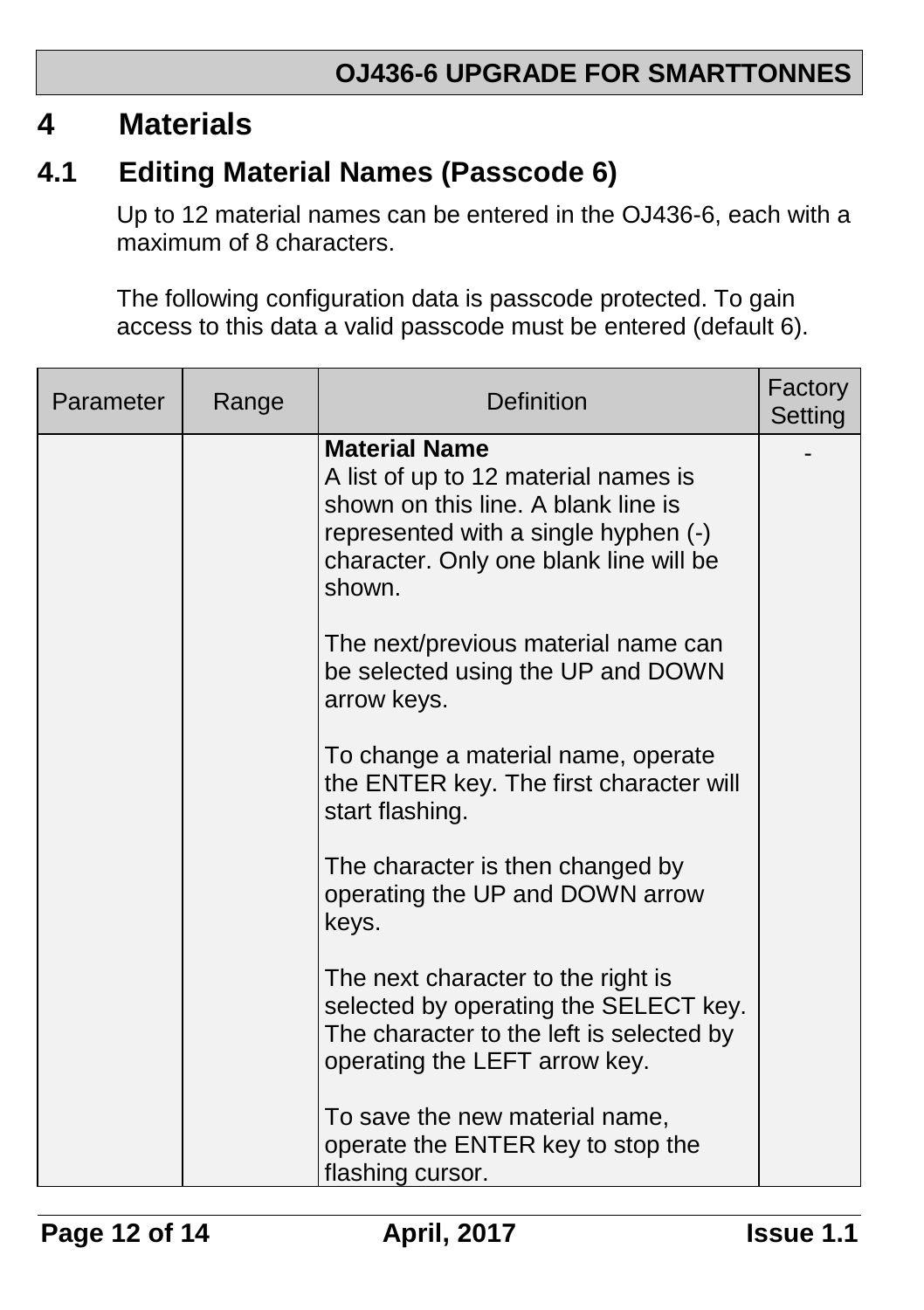| Parameter   | Range | <b>Definition</b>                                                                                                                                                                                         | Factory<br>Setting |
|-------------|-------|-----------------------------------------------------------------------------------------------------------------------------------------------------------------------------------------------------------|--------------------|
| <b>PSET</b> | 0-999 | <b>Passcode Set</b><br>This determines the passcode for<br>access to the material name<br>configuration.                                                                                                  | 6                  |
| <b>EXIT</b> |       | <b>Exit</b><br>This allows the user to exit the<br>configuration and return to normal<br>display mode upon operation of<br>ENTER, otherwise SELECT will cycle<br>around to the first material name again. |                    |

## <span id="page-12-0"></span>**4.2 Selecting a Material**

The currently selected material is shown on one of the main operating lines of the display which can be cycled through using the SELECT key, as shown below.

Flow rate Non-resettable Total Belt Speed Belt Load % Material Name Passcode Entry

Once on the material line, operate the ENTER key to start the material name flashing. Then operate the UP or DOWN keys to select one of the configured materials. Operate ENTER again to stop the material name flashing.